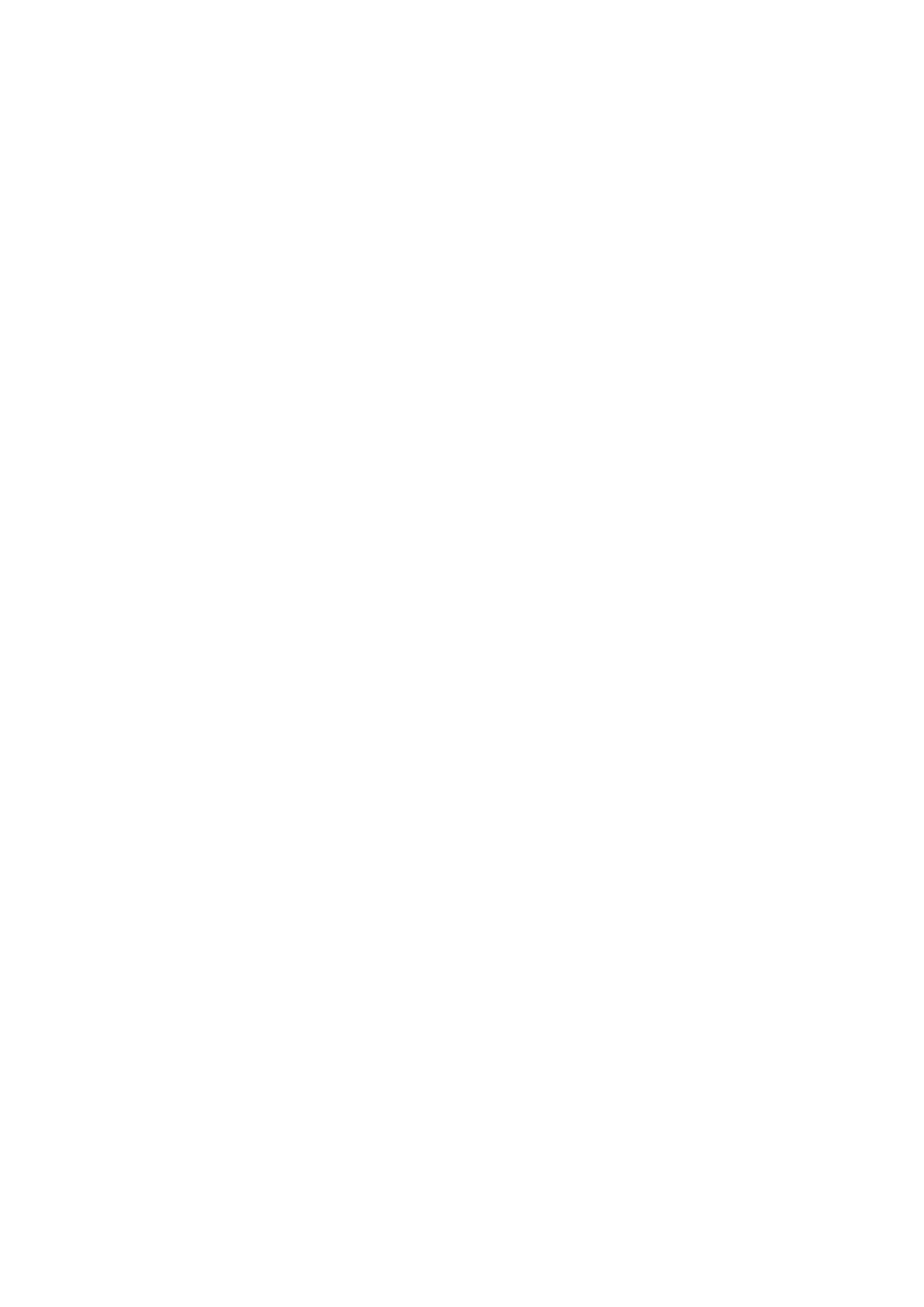

## **1 Welcome**

Member E Kumar delivered the welcome message.

## **2 Apologies**

Resolution number PKTPP/2022/59

MOVED by Chairperson J Fairey, seconded by Member E Kumar:

## **That the Puketāpapa Local Board:**

**a) accept the apology from Member H Doig for absence.**

# **CARRIED**

## **3 Declaration of Interest**

Member E Kumar declared an interest for Item 12.0 Puketāpapa Local Grants Round Two and Multi-Board Round Two 2021/2022 grant allocations. LG2215-205 Roskill Together Trust, Co-designed new clocktower Mt Roskill Sign due to her involvement with Roskill Together Trust. She took no part in discussion or voting on the matter.

Member E Kumar declared an interest for Item 12.0 Puketāpapa Local Grants Round Two and Multi-Board Round Two 2021/2022 grant allocations. LG 2215-215 The Whanau Community Trust, Community and Business Directory due to her involvement with Roskill Together Trust. She took no part in discussion or voting on the matter.

Member E Kumar declared an interest in Item 12.0 Puketāpapa Local Grants Round Two and Multi-Board Round Two 2021/2022 grant allocations. LG2215-212 Roskill Together Trust, Moth Plant Poster Project due to her involvement with Roskill Together Trust. She took no part in discussion or voting on the matter.

Chair J Fairey declared an interest in Item 12.0 Puketāpapa Local Grants Round Two and Multi-Board Round Two 2021/2022 grant allocations. MB2022-248 Kids Can Charitable Trust, Programmes for Disadvantaged Children and Youth due to her involvement with children at schools who may be included and benefit directly. She took no part in discussion or voting on the matter.

# **4 Confirmation of Minutes**

Resolution number PKTPP/2022/60

MOVED by Deputy Chairperson J Turner, seconded by Member F Lai:

## **That the Puketāpapa Local Board:**

**a) confirm the ordinary minutes of its meeting, held on Thursday, 21 April 2022 and the extraordinary minutes of its meeting, held on Thursday, 12 May 2022, including the confidential section, as a true and correct.**

# **CARRIED**

Note: Member B Shen raised a point of order that Member Lai was absent for the 21 April 2022 ordinary meeting.

With the agreement of the local board members present at this meeting the vote confirming the minutes was taken again.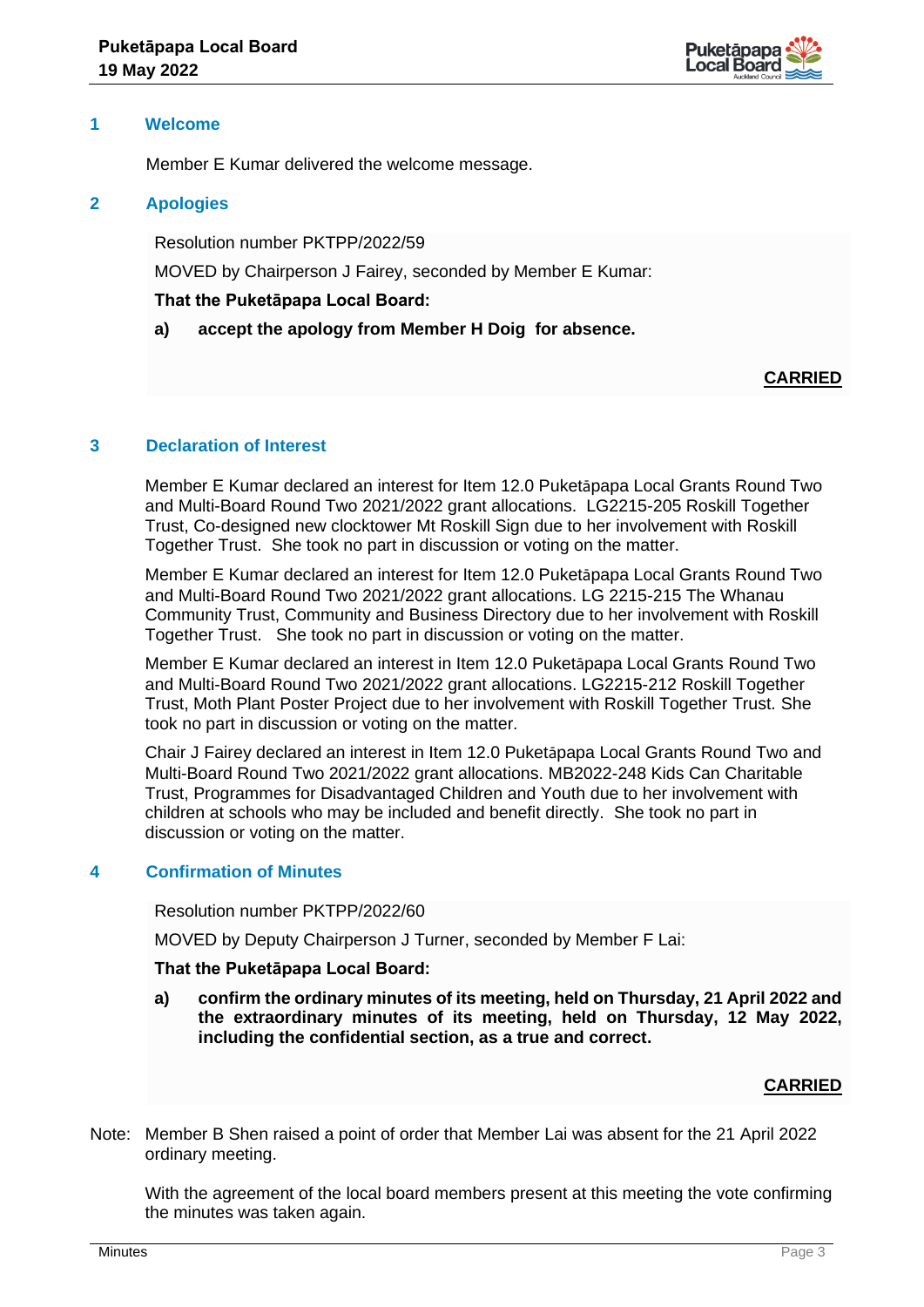

## **Re- Confirmation of Minutes**

Resolution number PKTPP/2022/61

MOVED by Deputy Chairperson J Turner, seconded by Member B Shen:

#### **That the Puketāpapa Local Board:**

**a) confirm the ordinary minutes of its meeting, held on Thursday, 21 April 2022 and the extraordinary minutes of its meeting, held on Thursday, 12 May 2022, including the confidential section, as a true and correct.**

**CARRIED**

#### **5 Leave of Absence**

There were no leaves of absence.

## **6 Acknowledgements**

There were no acknowledgements.

## **7 Petitions**

There were no petitions.

Note: At this point the vote was taken again to re-confirm the ordinary minutes of Thursday, 21 April 2022 and the extra ordinary minutes of 12 May, including the confidential section.

#### **8 Deputations**

## **8.1 Ema Barton - On behalf of Holding Space Aotearoa Trust**

Ema Barton, Founder of Holding Space Aotearoa was in attendance to deliver a presentation about the activities of the Trust and the achievements of Songwriters4Climate Action.

Ema Barton sang a song written for Climate Action.

Resolution number PKTPP/2022/62

MOVED by Member E Kumar, seconded by Deputy Chairperson J Turner:

#### **That the Puketāpapa Local Board:**

**a) thank Ema Barton for her attendance and Deputation via Microsoft Teams.**

**CARRIED**

## **8.2 Amanda Brien - Water Fountains**

This item was withdrawn to be submitted at a future meeting.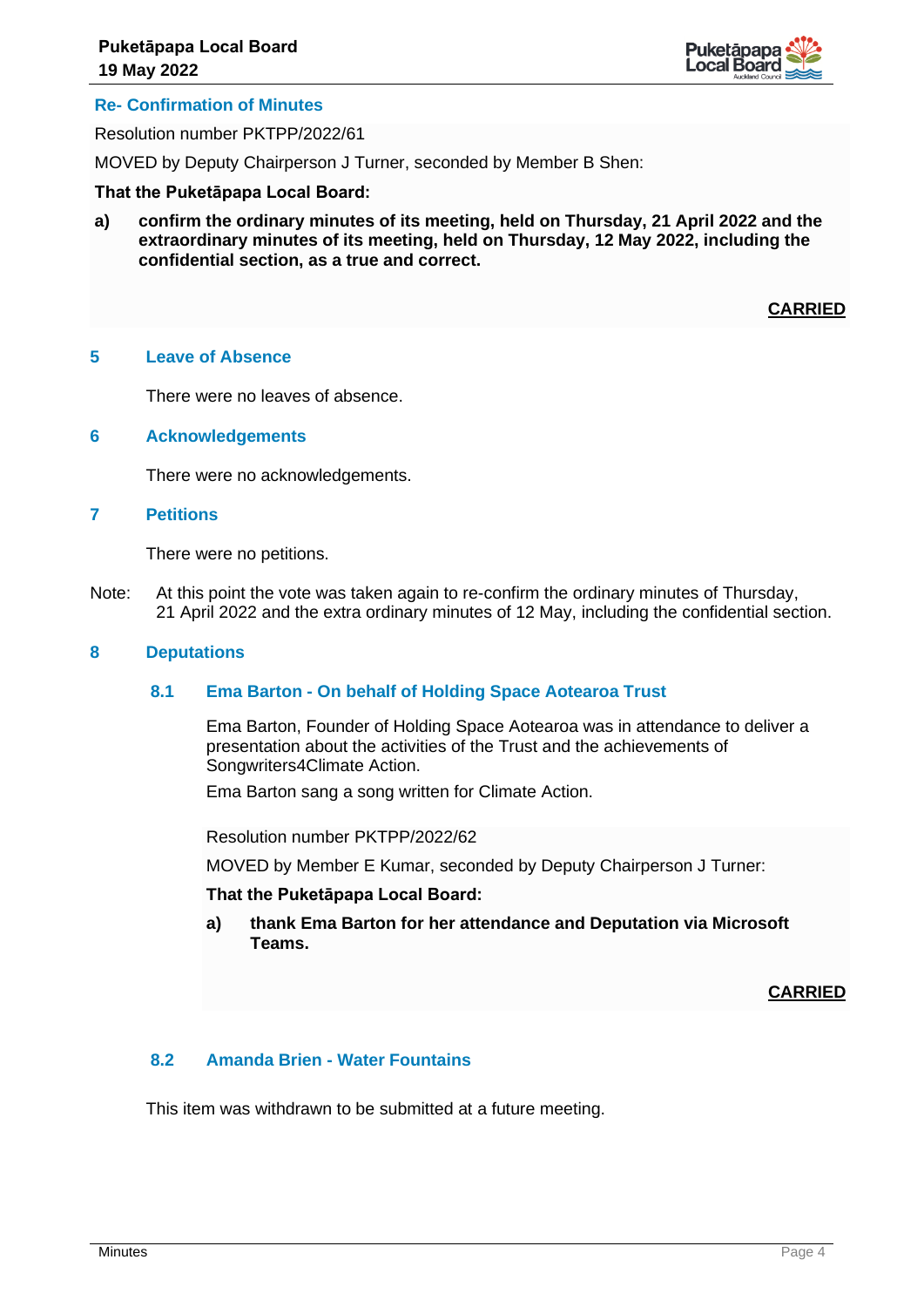

## **9 Public Forum**

## **9.1 Thiem Nguyen - Golf New Zealand**

Thiem Nguyen, General Manager of Golf & Community,Golf New Zealand was in attendance to outline the group's views regarding the draft Auckland Golf Investment Plan.

A presentation was provided. A copy has been placed on the official minutes and is available on the Auckland Council website as a minutes attachment.

Resolution number PKTPP/2022/63

MOVED by Deputy Chairperson J Turner, seconded by Chairperson J Fairey:

## **That the Puketāpapa Local Board:**

**a) thank Thiem Nguyen for attendance and Public Forum presentation via Microsoft Teams.**

## **CARRIED**

## **Attachments**

A 20220519 Puketāpapa Local Board, Item 9.1 Public Forum, Thiem Nguyen Golf New Zealand

## **10 Extraordinary Business**

There was no extraordinary business.

## **11 Auckland Council's Quarterly Performance Report: Puketāpapa Local Board for quarter three 2021/2022**

Mary Hay, Senior Local Board Advisor and David Rose, Lead Financial Advisor, Financial Strategy and Planning will be in attendance via Microsoft Teams to speak to this report.

Resolution number PKTPP/2022/64

MOVED by Member F Lai, seconded by Member E Kumar:

## **That the Puketāpapa Local Board:**

- **a) receive the performance report for quarter three ending 31 March 2022.**
- **b) reallocate \$7,500 to the following two work programme budgets:**
	- **i) ID431 Strengthening Community Connections for an Inclusive Welcoming Puketapapa (to support the opening event at Freeland Reserve, led by Kāinga Ora) - \$4,500; and**
	- **ii) ID444 Community Grants Puketāpapa - \$3,000**
- **b) thank Mary Hay and David Rose for their attendance via Microsoft Teams.**

## **CARRIED**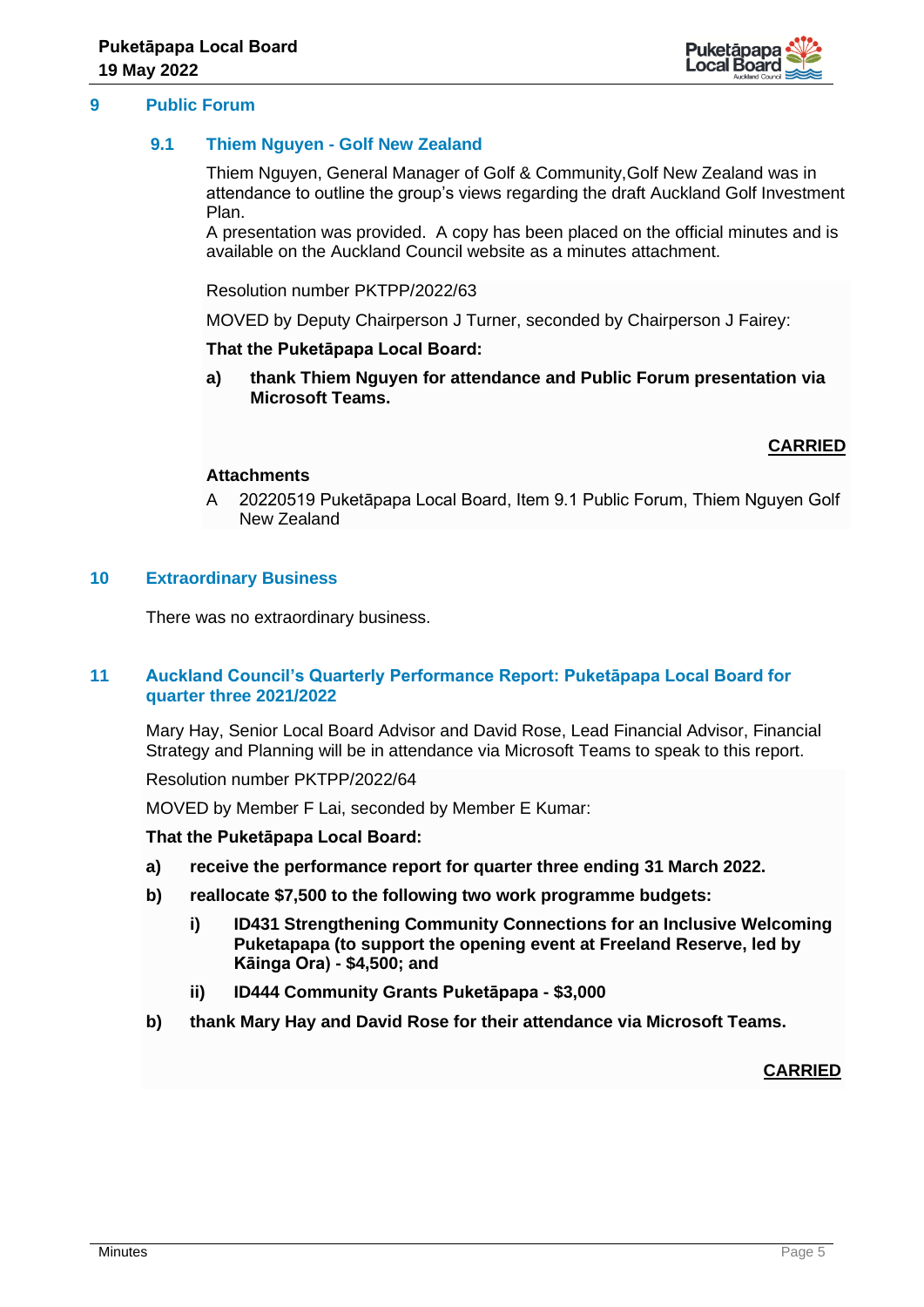

## **12 Puketāpapa Local Grants Round Two and Multi-Board Round Two 2021/2022 grant allocations**

Member E Kumar, LG2215-205 Roskill Together Trust, Co-designed new clocktower Mt Roskill Sign. She took no part in discussion or voting on the matter.

Member E Kumar Item 12.0 Puketāpapa Local Grants Round Two and Multi-Board Round Two 2021/2022 grant allocations. LG 2215-215 The Whanau Community Trust, Community and Business Directory. She took no part in discussion or voting on the matter.

Member E Kumar Item 12.0 Puketāpapa Local Grants Round Two and Multi-Board Round Two 2021/2022 grant allocations. LG2215-212 Roskill Together Trust, Moth Plant Poster Project. She took no part in discussion or voting on the matter.

Chair J Fairey Item 12.0 Puketāpapa Local Grants Round Two and Multi-Board Round Two 2021/2022 grant allocations. MB2022-248 Kids Can Charitable Trust, Programmes for Disadvantaged Children and Youth.. She took no part in discussion or voting on the matter.

Moumita Dutta, Senior Grants Advisor, Treasury will be in attendance via Microsoft Teams to speak to this report.

This item was taken in parts: Clauses: a), b) , c), d) and e).

# **Resolution number PKTPP/2022/65**

# **MOVED by Member F Lai, seconded by Member B Shen:**

# **That the Puketāpapa Local Board:**

| <b>Applic</b><br>ation<br>ID | <b>Organisation</b>                                     | <b>Main focus</b> | <b>Requesting funding for</b>                                                                                                                                                                                                       | <b>Amount</b><br>requeste | <b>Confirmed</b><br><b>Amount</b>                                                   |
|------------------------------|---------------------------------------------------------|-------------------|-------------------------------------------------------------------------------------------------------------------------------------------------------------------------------------------------------------------------------------|---------------------------|-------------------------------------------------------------------------------------|
| LG221<br>5-208               | <b>EcoMatters</b><br><b>Environment</b><br><b>Trust</b> | <b>Community</b>  | <b>Towards running four</b><br>"healthy homes on a<br>budget" workshops in<br>the Local Board area<br>from 01 June to 30<br>November 2022                                                                                           | \$5,000.00                | \$0<br>declined noting<br>duplication of<br>services in the<br>local board<br>area. |
| <b>LG221</b><br>$5 - 210$    | <b>Dance</b><br><b>Therapy NZ</b>                       | <b>Community</b>  | <b>Towards programme</b><br>facilitation, marketing,<br>materials, venue hire,<br>coordination,<br>administration, and<br>overhead costs for the<br>"Dance 4 Us Mount<br>Roskill" workshops<br>from June 2021 to<br>September 2022. | \$6,000.00                | \$3,700.00<br>excluding<br>salaries.                                                |
| <b>LG221</b><br>$5 - 211$    | <b>YMCA North</b><br>Incorporated                       | <b>Community</b>  | <b>Towards the "Raise Up"</b><br>Puketāpapa Crew event<br>and programme costs<br>between June 2022 to<br>May 2023 including<br>meeting, camp, crew<br>recruitment, uniform,<br>volunteer training,<br>marketing, materials,         | \$6,000.00                | \$4,500.00<br>excluding gifts,<br>transport and<br>catering.                        |

**a) agree to fund, part-fund or decline each application in Puketāpapa Local Grants Round Two 2021/2022 listed in the following table:**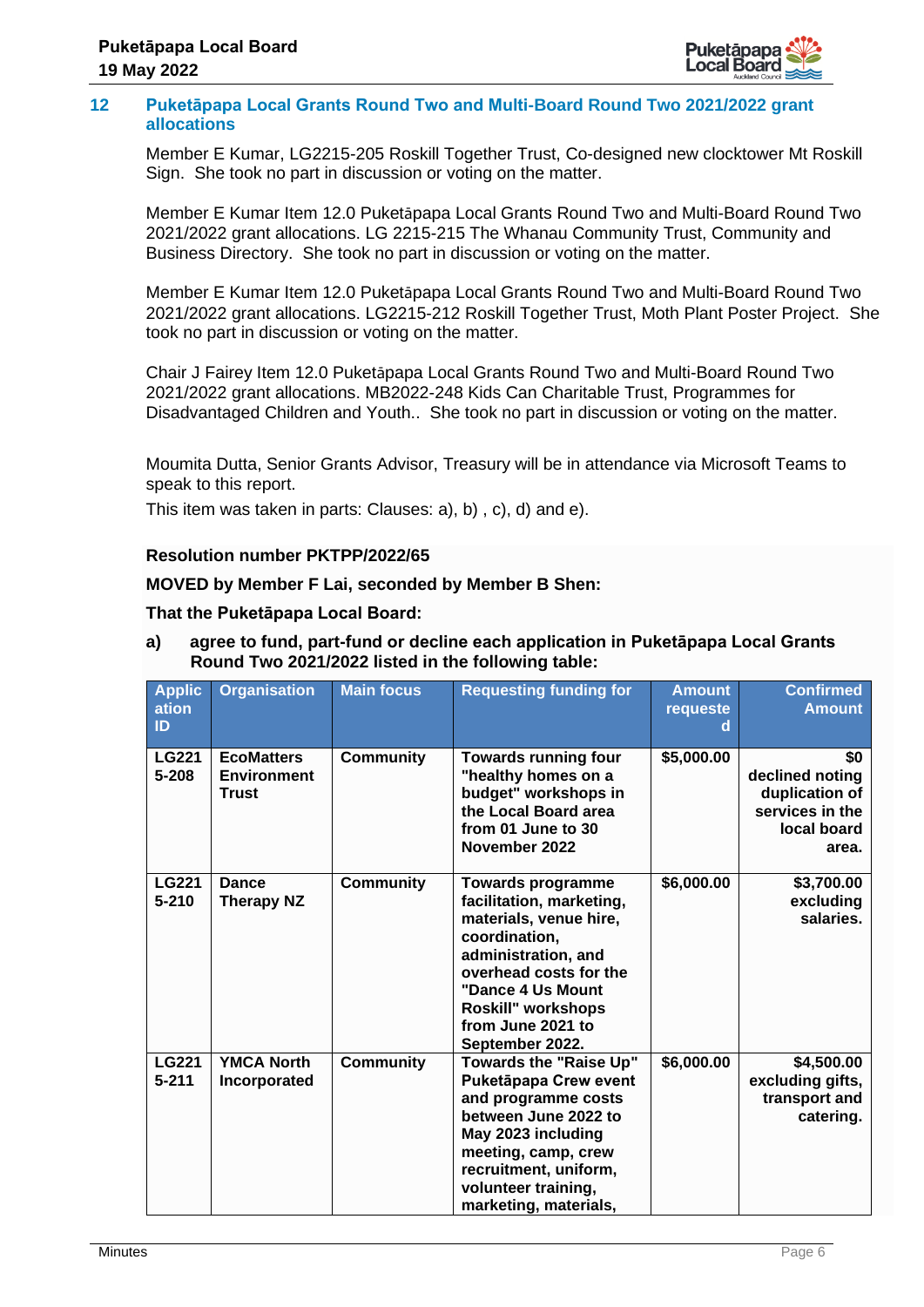

|                           |                                                                                                                |                         | graduation, team<br>building activities,<br>equipment, venue hire,<br>workshop facilitators,<br>kai, transport, mileage,<br>gifts, and prizes costs.                                                                  |            |                                                                                                                                                                                                                                                  |
|---------------------------|----------------------------------------------------------------------------------------------------------------|-------------------------|-----------------------------------------------------------------------------------------------------------------------------------------------------------------------------------------------------------------------|------------|--------------------------------------------------------------------------------------------------------------------------------------------------------------------------------------------------------------------------------------------------|
| <b>LG221</b><br>$5 - 213$ | Youthline<br><b>Auckland</b><br><b>Charitable</b><br><b>Trust</b>                                              | <b>Community</b>        | Towards the cost of<br>training and clinical<br>supervision of the youth<br>worker team and<br>counsellors from 1 June<br>2022 to 31 March 2023.                                                                      | \$5,000.00 | \$3,000.00<br>excluding<br>salaries.<br>To fund<br>services<br>starting<br>from 1 July<br>2022.                                                                                                                                                  |
| <b>LG221</b><br>$5 - 216$ | <b>Kiwi Arab</b><br>Incorporated                                                                               | <b>Community</b>        | Towards the cost of a<br>community dinner for<br>Eid Al-Adha and a kids'<br>activity every Saturday<br>in the month of July,<br>including the cost of<br>venue hire, materials for<br>activities, food, and<br>drink. | \$6,000.00 | \$1,000.00<br>towards venue<br>hire.                                                                                                                                                                                                             |
| <b>LG221</b><br>$5 - 217$ | <b>Warriors</b><br><b>Community</b><br><b>Foundation</b>                                                       | <b>Community</b>        | Towards the cost of<br>programme resources,<br>including the foundation<br>booklets printing cost.                                                                                                                    | \$4,550.00 | \$0.00<br>declined noting<br>activity takes<br>place outside<br>the local board<br>area and<br>insufficiently<br>developed<br>application.                                                                                                       |
| <b>LG221</b><br>$5 - 203$ | Pet<br>Whisperer<br><b>Rescue Trust</b>                                                                        | <b>Environment</b>      | Towards trapping,<br>desexing,<br>microchipping and<br>vaccinating 40 cats of<br>around 100 cats within<br>the Local Board area.                                                                                      | \$6,000.00 | \$4,250.00<br>towards de-<br>sexing and<br>microchipping<br>on the<br>condition that<br>consultation is<br>undertaken<br>with the I&ES<br>department of<br>council on<br>appropriate<br>places to<br>release these<br>in the local<br>board area |
| <b>LG221</b><br>5-209     | <b>The Scout</b><br><b>Association</b><br>of New<br><b>Zealand</b><br><b>Western Bays</b><br><b>Sea Scouts</b> | Sport and<br>recreation | Towards the purchase a<br>cutter with sailing kit,<br>sailing helmets, adult<br>life jackets, and sun<br>hats for the ongoing<br>activities of the scout<br>group.                                                    | \$2,323.51 | \$2,325.51                                                                                                                                                                                                                                       |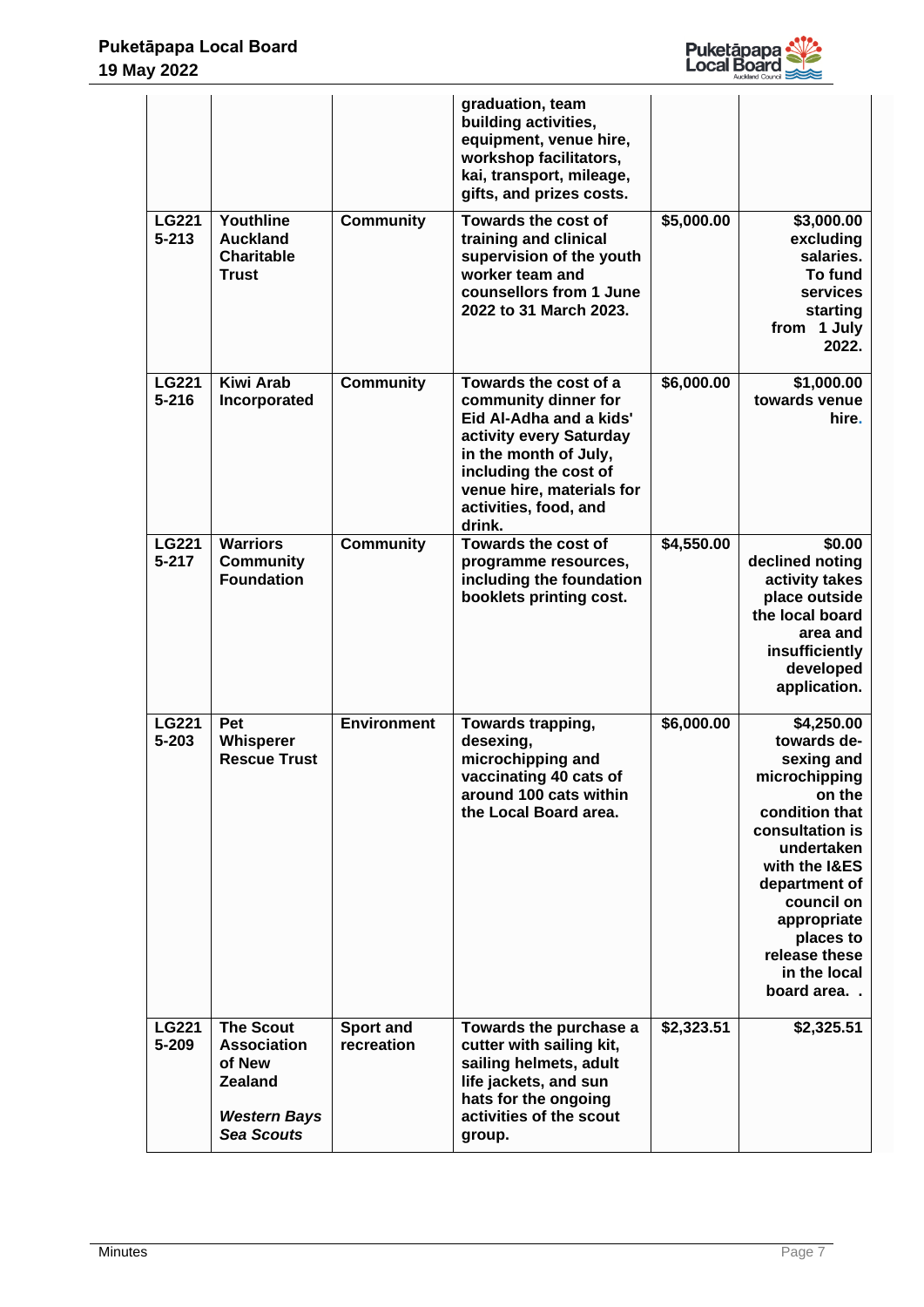

| <b>LG221</b><br>$5 - 214$ | <b>Sunryz Trust</b>                                                      | <b>Sport and</b><br>recreation | Towards gym hire<br>(attached quote is for<br>YMCA, Mt Albert,<br>uniforms, bookkeeping,<br>basketball, and towers<br>for a once a week, a ten-<br>week programme run at<br>the Wesley Community<br><b>Centre and Lovelock</b><br><b>Track Fields for children</b><br>from the local board<br>area. | \$6,000.00      | \$4,000.00                                                                                                   |
|---------------------------|--------------------------------------------------------------------------|--------------------------------|-----------------------------------------------------------------------------------------------------------------------------------------------------------------------------------------------------------------------------------------------------------------------------------------------------|-----------------|--------------------------------------------------------------------------------------------------------------|
| <b>LG221</b><br>$5 - 218$ | <b>Auckland</b><br><b>United</b><br><b>Football Club</b><br>Incorporated | <b>Sport and</b><br>recreation | <b>Towards the purchase</b><br>of portable aluminium<br>team benches and<br>ropes for crowd barrier<br>for the Keith Hay Park<br>training grounds.                                                                                                                                                  | \$2,279.00      | \$1,000.00<br>towards ropes<br>for crowd<br>barrier for the<br><b>Keith Hay Park</b><br>training<br>grounds. |
| Total                     |                                                                          |                                |                                                                                                                                                                                                                                                                                                     | \$63,278.8<br>9 | \$23,775.51                                                                                                  |
|                           |                                                                          |                                |                                                                                                                                                                                                                                                                                                     |                 | <b>CARRIED</b>                                                                                               |

## Resolution number PKTPP/2022/66

MOVED by Member B Shen, seconded by Chairperson J Fairey:

## **That the Puketāpapa Local Board:**

**b) agree to fund, part-fund or decline each application in Puketāpapa Local Grants Round Two 2021/2022 listed in the following table:** 

| Applica<br>tion ID | <b>Organisatio</b><br>$\overline{n}$              | <b>Main focus</b>  | <b>Requesting funding for</b>                                                                                                                                                                     | <b>Amount</b><br>requested | <b>Confirmed</b><br><b>Amount</b>                                                                                                                                           |
|--------------------|---------------------------------------------------|--------------------|---------------------------------------------------------------------------------------------------------------------------------------------------------------------------------------------------|----------------------------|-----------------------------------------------------------------------------------------------------------------------------------------------------------------------------|
| LG2215<br>$-205$   | <b>Roskill</b><br><b>Together</b><br><b>Trust</b> | <b>Community</b>   | Towards the cost of<br>developing a new co-<br>designed sign for the Mt<br><b>Roskill clocktower</b><br>including the artist fee,<br>creation, production,<br>and mounting of the<br>sign.        | \$3,277.50                 | \$3,277.50<br>to include the<br>Puketāpapa<br><b>Local Board</b><br>Logo.                                                                                                   |
| LG2215<br>$-215$   | The Whanau<br><b>Community</b><br><b>Trust</b>    | <b>Community</b>   | Towards the creation of<br>a website and directory<br>for the "Community and<br><b>Business Directory"</b><br>project, including the<br>cost of coordination and<br>data input services<br>costs. | \$6,000.00                 | \$0.00<br>declined<br>noting the<br>possibility of<br>duplication of<br>services and<br>suggest work<br>with the<br><b>Strategic</b><br><b>Broker for</b><br>collaboration. |
| LG2215<br>$-212$   | <b>Kirstin</b><br>Carlin<br><b>Roskill</b>        | <b>Environment</b> | Towards artist fee,<br>copywriter, graphic<br>designer, Te Reo<br>advisor (\$100),<br>illustrator, umbrella<br>organisation admin fee,                                                            | \$4,848.88                 | \$4,700.00<br>excluding gift<br>items.<br><b>Connect with</b><br>community<br>noticeboards,                                                                                 |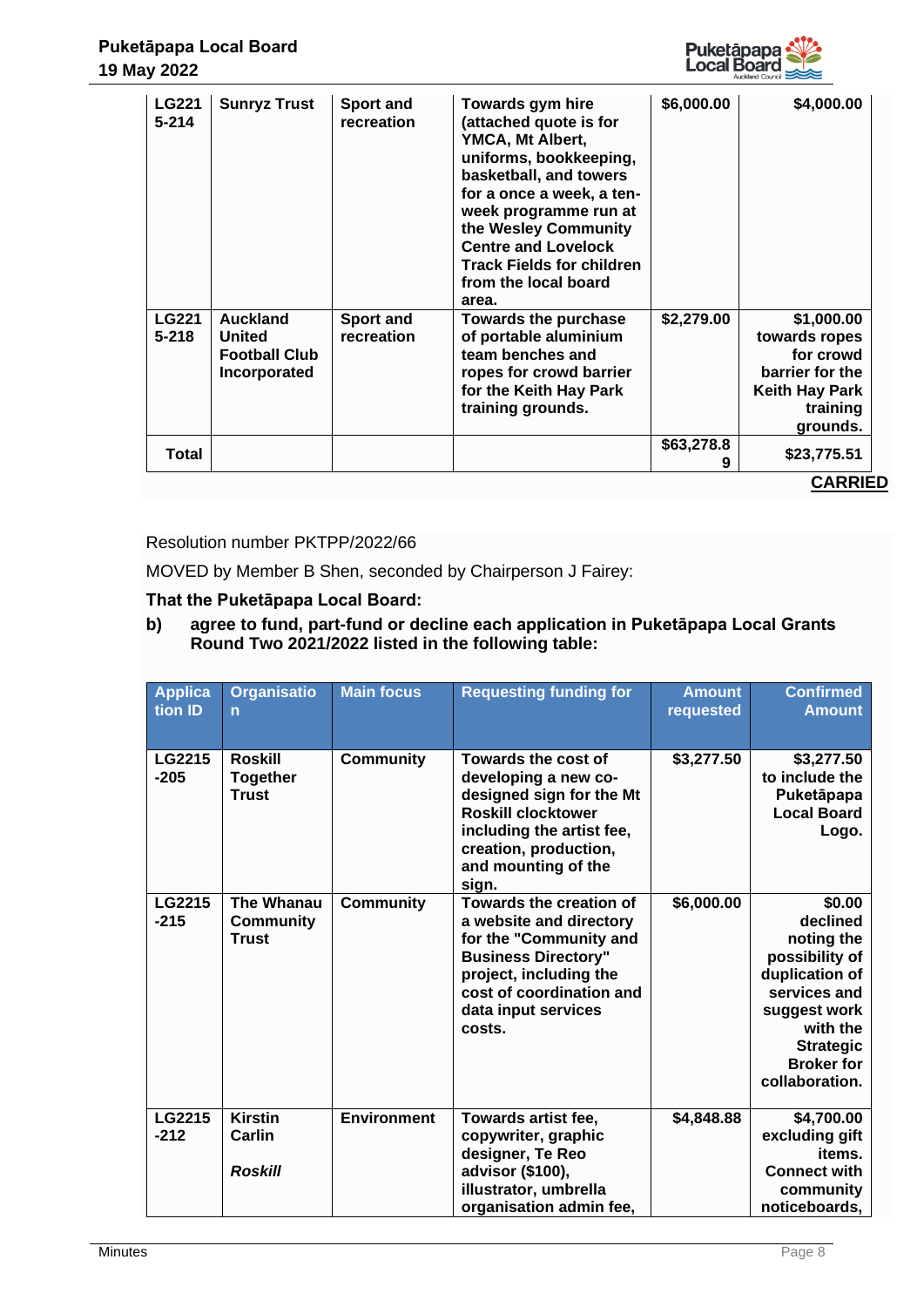|              | <b>Together</b><br>Trust | stamp, billstickers<br>printing, and<br>distribution cost for the<br>"Moth Plant Poster<br>Project" | migrant<br>volunteer<br>programme.<br>Include the<br>local board<br>logo and<br>provide the<br>local board<br>with soft<br>copies to use<br>on their<br><b>Facebook</b><br>Page<br><b>Condition</b><br>that the<br>posters are<br>displayed<br>within the<br>local board<br>area |
|--------------|--------------------------|-----------------------------------------------------------------------------------------------------|----------------------------------------------------------------------------------------------------------------------------------------------------------------------------------------------------------------------------------------------------------------------------------|
| <b>Total</b> |                          |                                                                                                     | \$7,977.50                                                                                                                                                                                                                                                                       |

# Resolution number PKTPP/2022/67

MOVED by Deputy Chairperson J Turner, seconded by Member F Lai:

# **That the Puketāpapa Local Board:**

# **c) agree to fund, part-fund or decline each application in Puketāpapa Multiboard Round Two 2020/2021, listed in Table Two below:**

| <b>Applicati</b><br>on ID | <b>Organisatio</b><br>$\mathbf n$                                                                      | <b>Main focus</b>          | <b>Requesting funding for</b>                                                                                                                                          | <b>Amount</b><br>requested | <b>Confirmed</b><br><b>Amount</b>                                                   |
|---------------------------|--------------------------------------------------------------------------------------------------------|----------------------------|------------------------------------------------------------------------------------------------------------------------------------------------------------------------|----------------------------|-------------------------------------------------------------------------------------|
| MB2022-<br>234            | <b>Fiji Girmit</b><br><b>Foundation</b>                                                                | Arts and<br>culture        | <b>Towards the Girmit</b><br>musical festival and<br>Girmit seniors'<br>recognition event in<br>Mangere.                                                               | \$5,000.00                 | \$0.00<br>declined<br>noting<br>activity<br>outside<br>local board<br>area.         |
| MB2022-<br>239            | <b>The</b><br>Operating<br><b>Theatre</b><br>Trust t/a<br><b>Tim Bray</b><br><b>Theatre</b><br>Company | <b>Arts and</b><br>culture | Towards 2,700 free<br>tickets for children from<br>the local board area to<br>attend "The Whale Rider"<br>from September to<br>December 2022.                          | \$5,718.00                 | \$0.00<br>declined<br>noting<br>activity<br>outside<br>local board<br>area.         |
| MB2022-<br>202            | <b>Re-Creators</b><br><b>Charitable</b><br><b>Trust</b>                                                | <b>Community</b>           | Towards free or<br>subsidised classes of<br><b>Community Upcycling</b><br>DIY Workshops in<br>various locations in<br><b>Auckland from June 2022</b><br>to March 2023. | \$5,696.00                 | \$5,000.00<br><b>Proportional</b><br>to<br>Puketāpapa<br><b>Local Board</b><br>area |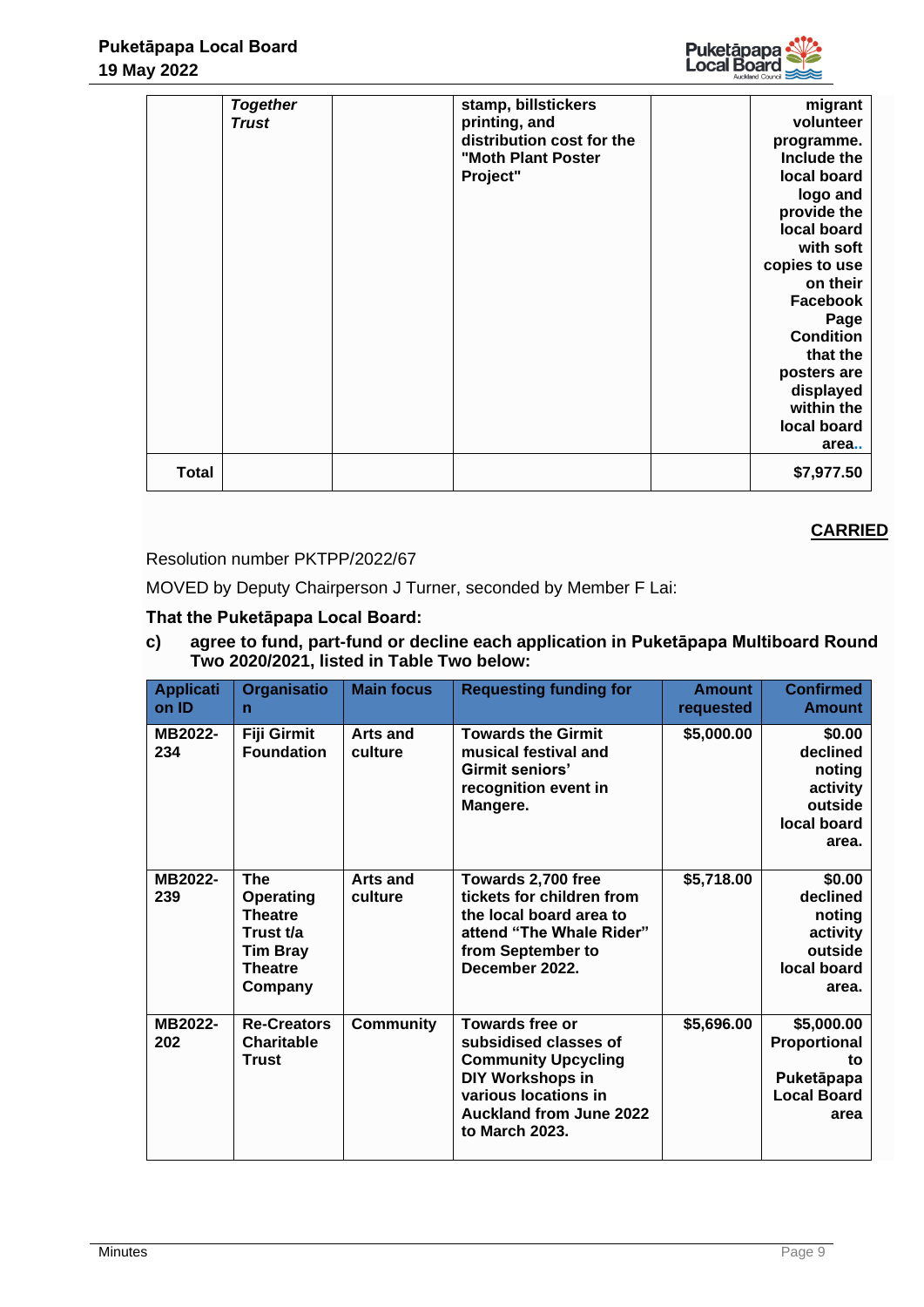

| MB2022-<br>205<br>MB2022-<br>220 | <b>New</b><br><b>Zealand Eid</b><br><b>Day Trust</b><br><b>Board</b><br><b>Bellyful New</b><br><b>Zealand</b> | <b>Community</b><br><b>Community</b> | Towards the cost of<br>venue hire, sound, video<br>and electrical costs,<br>entertainment games,<br>furniture and fixtures,<br>volunteers, marketing,<br>and ambulance hire, for<br>the 2022 NZ Eid day.<br><b>Towards meal</b> | \$5,000.00<br>\$2,500.00 | \$5,000.00<br>\$0.00<br>declined                                                                                                               |
|----------------------------------|---------------------------------------------------------------------------------------------------------------|--------------------------------------|---------------------------------------------------------------------------------------------------------------------------------------------------------------------------------------------------------------------------------|--------------------------|------------------------------------------------------------------------------------------------------------------------------------------------|
|                                  | <b>Trust</b>                                                                                                  |                                      | production, volunteer<br>support, and delivery<br>costs in Auckland from<br>June 2022 to December<br>2023.                                                                                                                      |                          | noting<br>insufficient<br>benefit to<br>the local<br>board area.                                                                               |
| MB2022-<br>225                   | <b>Outline</b><br>Aotearoa<br>Incorporate<br>d                                                                | <b>Community</b>                     | Towards the cost of the<br>peer support service<br>programme's volunteer<br>training, clinical<br>supervision, advertising,<br>stationery, insurance,<br>and information<br>technology service.                                 | \$3,000.00               | \$3,000.00<br>excluding<br>salaries,<br>gifts and<br>prizes                                                                                    |
| MB2022-<br>226                   | <b>Social</b><br><b>Enterprise</b><br>Auckland/<br><b>Impact Hub</b><br><b>Auckland</b>                       | <b>Community</b>                     | <b>Towards business events</b><br>with a focus on equity<br>and climate from June<br>2022 to June 2023.                                                                                                                         | \$4,445.00               | \$2,000.00<br>work with<br><b>Strategic</b><br><b>Broker to</b><br>ensure<br>effective<br>use in the<br>area.<br><b>Excluding</b><br>catering. |
| <b>MB2022-</b><br>230            | <b>Recreate NZ</b>                                                                                            | <b>Community</b>                     | <b>Towards volunteer</b><br>expenses, youth<br>facilitators, and activities<br>to run 'Urban Youth'<br>programme in Auckland<br>from June 2022 to April<br>2023.                                                                | \$3,000.00               | \$3,000.00<br>towards<br>activities<br>within the<br>Puketāpapa<br><b>Local Board</b><br>excluding<br>salaries.                                |
| MB2022-<br>232                   | Garden to<br><b>Table Trust</b>                                                                               | <b>Community</b>                     | Towards the salary,<br>mileage, and home office<br>costs of three regional<br>coordinators of the<br>"Garden to Table Food<br><b>Education Programme"</b>                                                                       | \$4,000.00               | \$4,000.00<br>excluding<br>salaries and<br>transport<br>cost.                                                                                  |
| MB2022-<br>236                   | <b>Big Buddy</b><br><b>Mentoring</b><br><b>Trust</b>                                                          | <b>Community</b>                     | <b>Towards operational</b><br>costs including wages,<br>rent, transport, and<br>equipment to recruit<br>volunteer mentors.                                                                                                      | \$10,000.00              | \$2,000.00<br>money<br>tagged to<br>mentor<br>training.                                                                                        |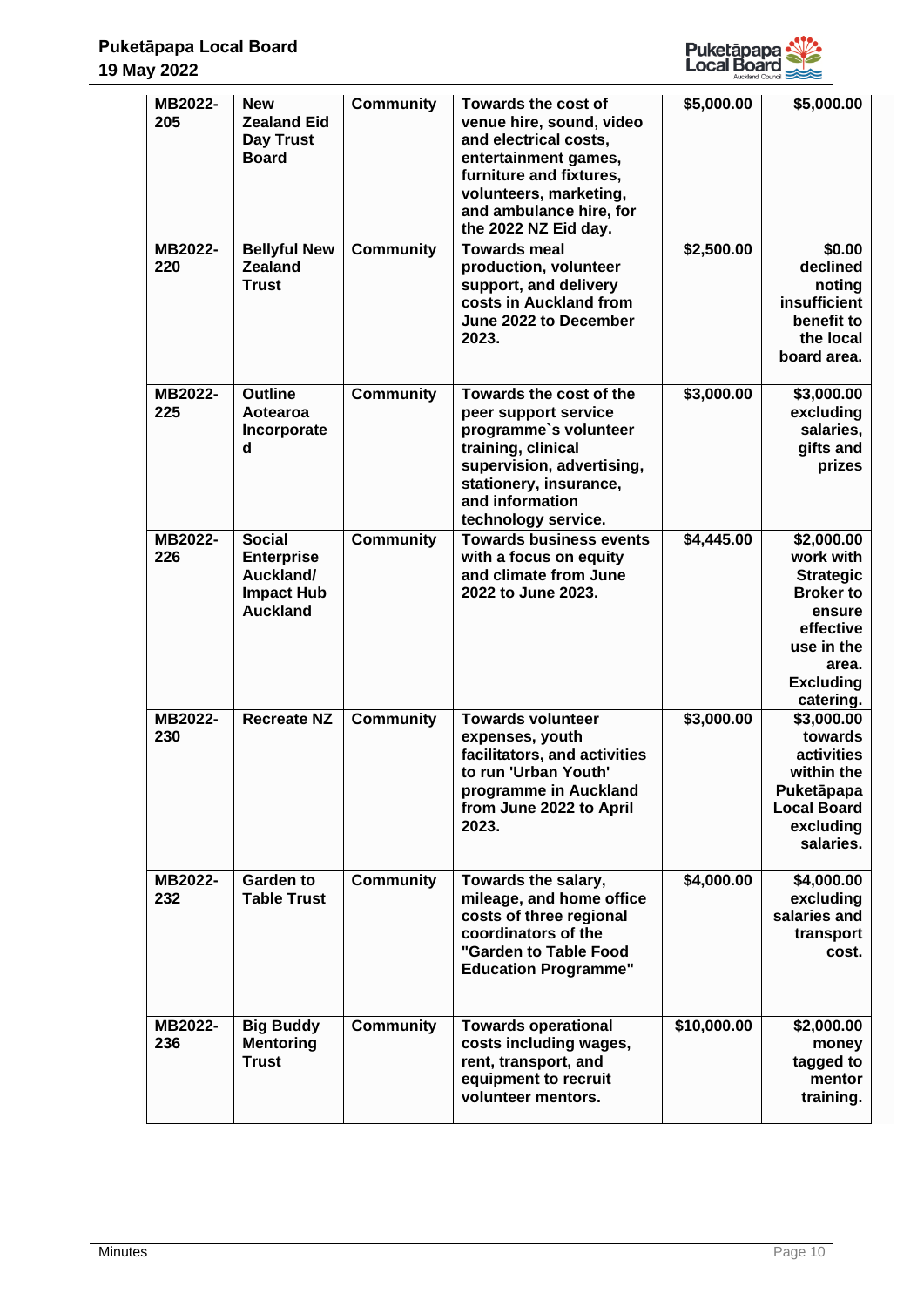

| MB2022-<br>237 | <b>Pet Refuge</b><br><b>New</b><br><b>Zealand</b><br><b>Charitable</b><br><b>Trust</b> | <b>Community</b>        | <b>Towards administration</b><br>costs for the Pet Refuge<br>shelter in Auckland from<br>June 2022 to December<br>2022.                                                                    | \$1,000.00  | \$0.00<br>declined<br>noting<br>activity<br>takes place<br>outside the<br>local board<br>area. |
|----------------|----------------------------------------------------------------------------------------|-------------------------|--------------------------------------------------------------------------------------------------------------------------------------------------------------------------------------------|-------------|------------------------------------------------------------------------------------------------|
| MB2022-<br>243 | <b>Anxiety New</b><br><b>Zealand</b><br><b>Trust</b>                                   | <b>Community</b>        | <b>Towards the marketing</b><br>material costs and wages<br>of coordinators and<br>facilitators of the<br><b>Community Education</b><br>Webinars.                                          | \$2,500.00  | \$2,000.00<br>excluding<br>salaries.                                                           |
| MB2022-<br>252 | <b>Communitie</b><br>s Against<br><b>Alcohol</b><br>Harm                               | <b>Community</b>        | <b>Towards community</b><br>navigator project in<br><b>Auckland communities</b><br>and online from June<br>2022 to June 2023.                                                              | \$1,939.08  | \$1,939.08<br>excluding<br>legal fees.                                                         |
| MB2022-<br>256 | <b>PHAB</b><br><b>Association</b><br>(Auckland)<br>Incorporate<br>d                    | <b>Community</b>        | <b>Towards Covid Recovery</b><br>- Supporting Well Being<br>and Resilience in<br>Sandringham, St Lukes,<br>Mt Roskill, New Lynn,<br>Henderson, Te Atatu,<br><b>Waitakere and Royal Oak</b> | \$2,000.00  | \$2,000.00<br>excluding<br>salaries.                                                           |
| MB2022-<br>204 | <b>The</b><br><b>Auckland</b><br><b>Softball</b><br>Association<br>Incorporate<br>d    | Sport and<br>recreation | <b>Towards ongoing</b><br>operating expenses for<br>facilitating softball<br>leagues and tournaments<br>in the Auckland Region<br>from July 2022 to<br>December 2022.                      | \$3,000.00  | 2,500.00                                                                                       |
| <b>Total</b>   |                                                                                        |                         |                                                                                                                                                                                            | \$61,798.08 | \$29,939.08                                                                                    |

Note: Chair J Fairey vacated the chair in favour of Deputy Chair J Turner.

Resolution number PKTPP/2022/68

MOVED by Deputy Chairperson J Turner, seconded by Member E Kumar:

# **That the Puketāpapa Local Board:**

**d) agree to fund, part-fund or decline each application in Puketāpapa Multiboard Round Two 2020/2021, listed in Table Two below:**

| <b>Applicati</b><br>on ID | Organisatio<br>n                             | <b>Main focus</b> | <b>Requesting funding for</b>                                                                                                                                   | <b>Amount</b><br>requested | <b>Confirmed</b><br><b>Amount</b> |
|---------------------------|----------------------------------------------|-------------------|-----------------------------------------------------------------------------------------------------------------------------------------------------------------|----------------------------|-----------------------------------|
| MB2022-<br>248            | KidsCan<br><b>Charitable</b><br><b>Trust</b> | <b>Communit</b>   | <b>Towards items to deliver</b><br>the KidsCan programme in<br>schools and early<br>childhood centres in<br><b>Auckland from June 2022</b><br>to December 2022. | \$3,000.00                 | \$2,500.00                        |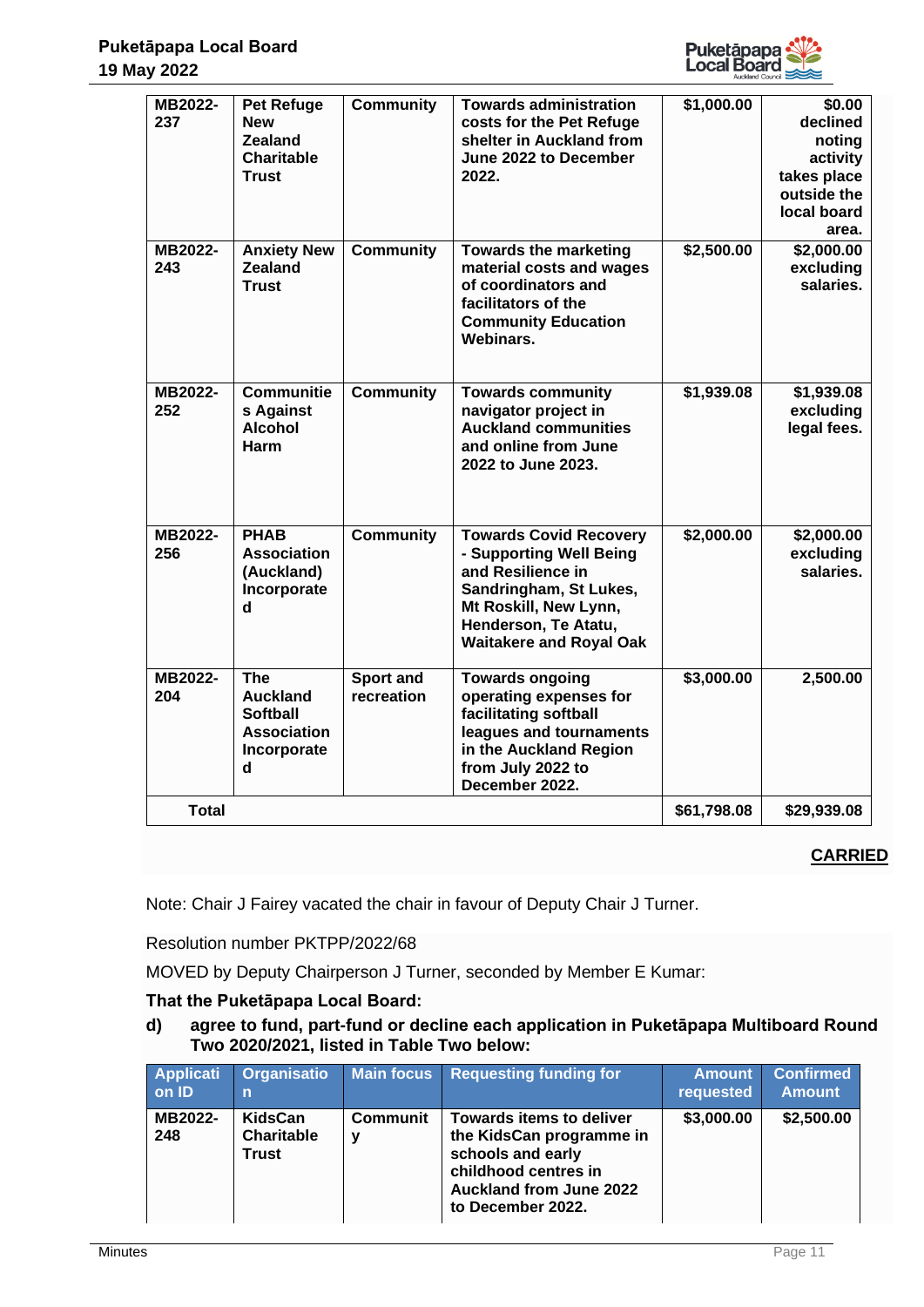

|  |  |  |  |  | \$2,500.00 |
|--|--|--|--|--|------------|
|--|--|--|--|--|------------|

Note: Deputy Chair J Turner vacated the chair. Chair J Fairey returned to the chair and resumed the chair to the end of the meeting.

Resolution number PKTPP/2022/69

MOVED by Chairperson J Fairey, seconded by Member B Shen:

# **That the Puketāpapa Local Board:**

**e) thank Moumita Dutta for her attendance via Microsoft Teams**

# **CARRIED**

# **13 Puketāpapa Local Board Grants Programme 2022/2023**

Moumita Dutta, Senior Grants Advisor, Treasury will be in attendance via Microsoft Teams to speak to this report.

Resolution number PKTPP/2022/70

MOVED by Member B Shen, seconded by Member E Kumar:

## **That the Puketāpapa Local Board:**

- **a) adopt the Puketāpapa Grants Programme 2022/2023 in Attachment A. With the correction that the last bullet point under lower priorities is reworded to remove reference to ineligibility.**
- **b) thank Moumita Dutta for her attendance via Microsoft Teams**

# **CARRIED**

# **14 Local board feedback on Auckland Transport's proposed speed limit changes**

## Resolution number PKTPP/2022/71

MOVED by Deputy Chairperson J Turner, seconded by Chairperson J Fairey:

## **That the Puketāpapa Local Board:**

- **a) provide feedback on speed limit changes proposed as part of Phase Three of Auckland Transport's Safe Speeds Programme.**
- **b) note the dramatic reduction of 47% fewer deaths on roads that have had their speeds lowered in Auckland, while other roads have seen deaths increase.**
- **c) note the widespread support for some speed reduction work in Puketāpapa, with differing levels of support for 30km/h as a limit.**
- **d) request an investigation into physical works that can be implemented alongside the speed reduction to change the environment.**
- **e) endorse the inclusion of Frederick Street into the plan, recognising the importance of this road to the 'network' of slow speeds in the area**
- **f) request Seacliff Road be included, noting the high level of feedback on this road.**
- **g) request resourcing for education and enforcement.**

# **CARRIED**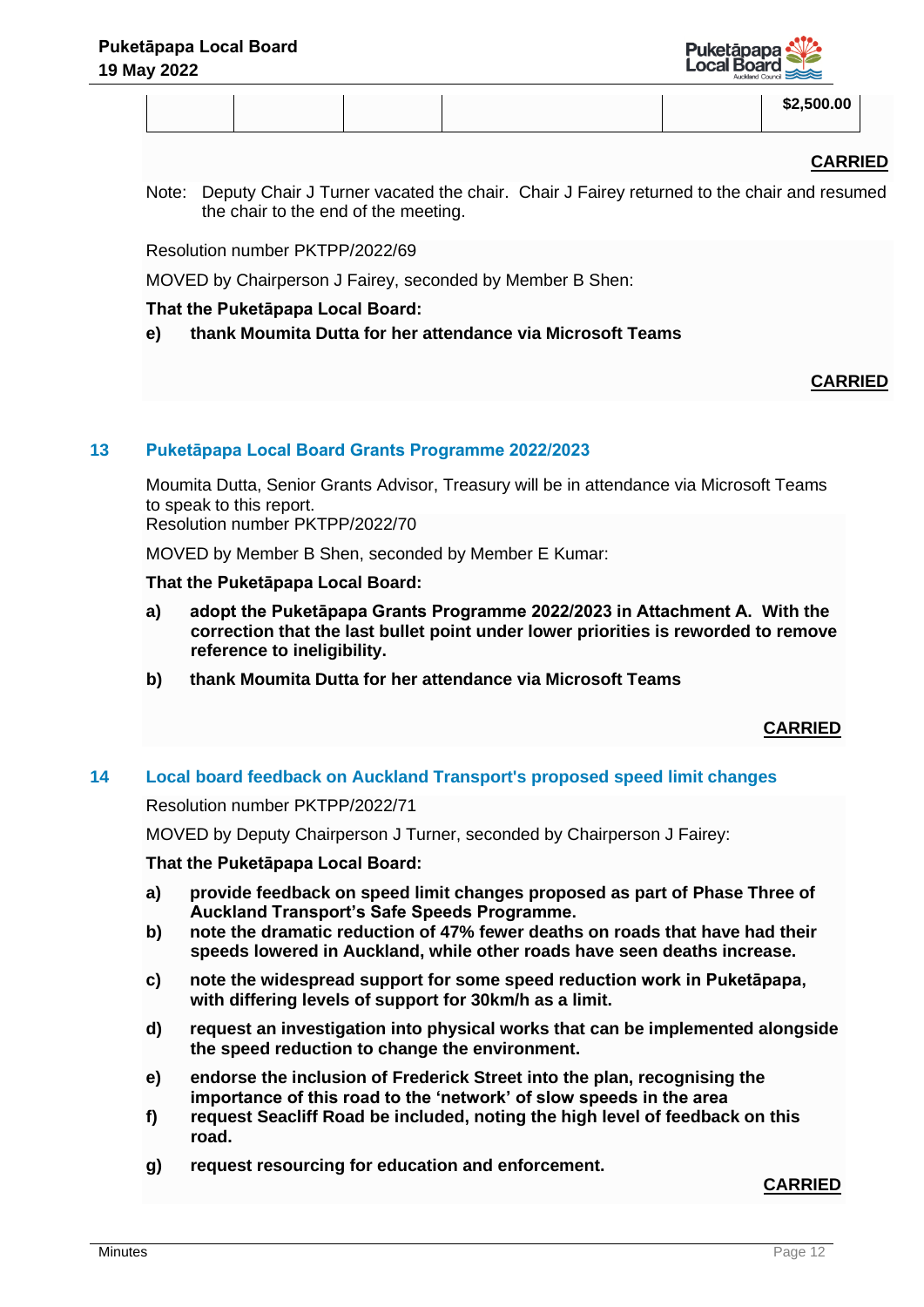

# **15 Draft Auckland golf investment plan**

Resolution number PKTPP/2022/72

MOVED by Chairperson J Fairey, seconded by Member F Lai:

## **That the Puketāpapa Local Board:**

- **a) Gives the following feedback on the Draft Golf Investment Plan:**
	- **i) Main points of the draft Plan:**
		- **A) note that there are 25 privately owned golf courses in Tāmaki Makaurau and 13 operating on council-owned or managed land, and that the Plan looks at the overall network offering of all of these courses combined for the Auckland region.**
		- **B) note that Auckland Council, as custodians of public spaces and facilities, must balance the needs of a rapidly growing city, including different types of public amenity (such as parks and more accessible neighbourhood connections), enhancing/restoring the environment, and climate action alongside the golf course functions.**
		- **C) Endorses the 3 key policy objectives:**
			- **1) increased equity, sport and recreation by opening up publiclyowned golf land to all Aucklanders**
			- **2) increased equity and participation by providing a broad range of golf experiences that attract and retain participants and services targeted at low participation groups**
			- **3) best practice in ecosystem management and biodiversity conservation of publicly-owned golf land.**
		- **D) Endorses the four key shifts:**
			- **1) from ad hoc historic decisions of legacy councils to a robust investment framework that is focused on increasing benefits to all Aucklanders**
			- **2) from publicly-owned land used exclusively golfers to sport and recreation for all Aucklanders**
			- **3) from asset-based investment in traditional mid-level (development) golf courses to a broad golf service offering across the network that appeal to a wider group of people**
			- **4) from variable environmental management of publicly-owned golf land to best practice in ecosystem management and biodiversity conservation that meets clearly defined targets**
		- **E) Endorses the same four key investment principles as used in the overarching Sport Investment Plan 2019-2039 – equity, outcomefocussed, financial sustainability and accountability.**
		- **ii) Plan development and feedback:**
			- **A) Acknowledges both Have Your Say and Peoples Panel engagement processes, totalling 1244 pieces of feedback and notes also the consultation held with the sport and recreation sector as well as golf clubs and leaseholders, as well as the public forum presentation the local board received today from Golf New Zealand**
			- **B) Notes the varied responses and views from the consultation period, as well as the overall support on the environmental aspects of the plan, in particular Policy Objective 3 (best practice in ecosystem management and biodiversity conservation).**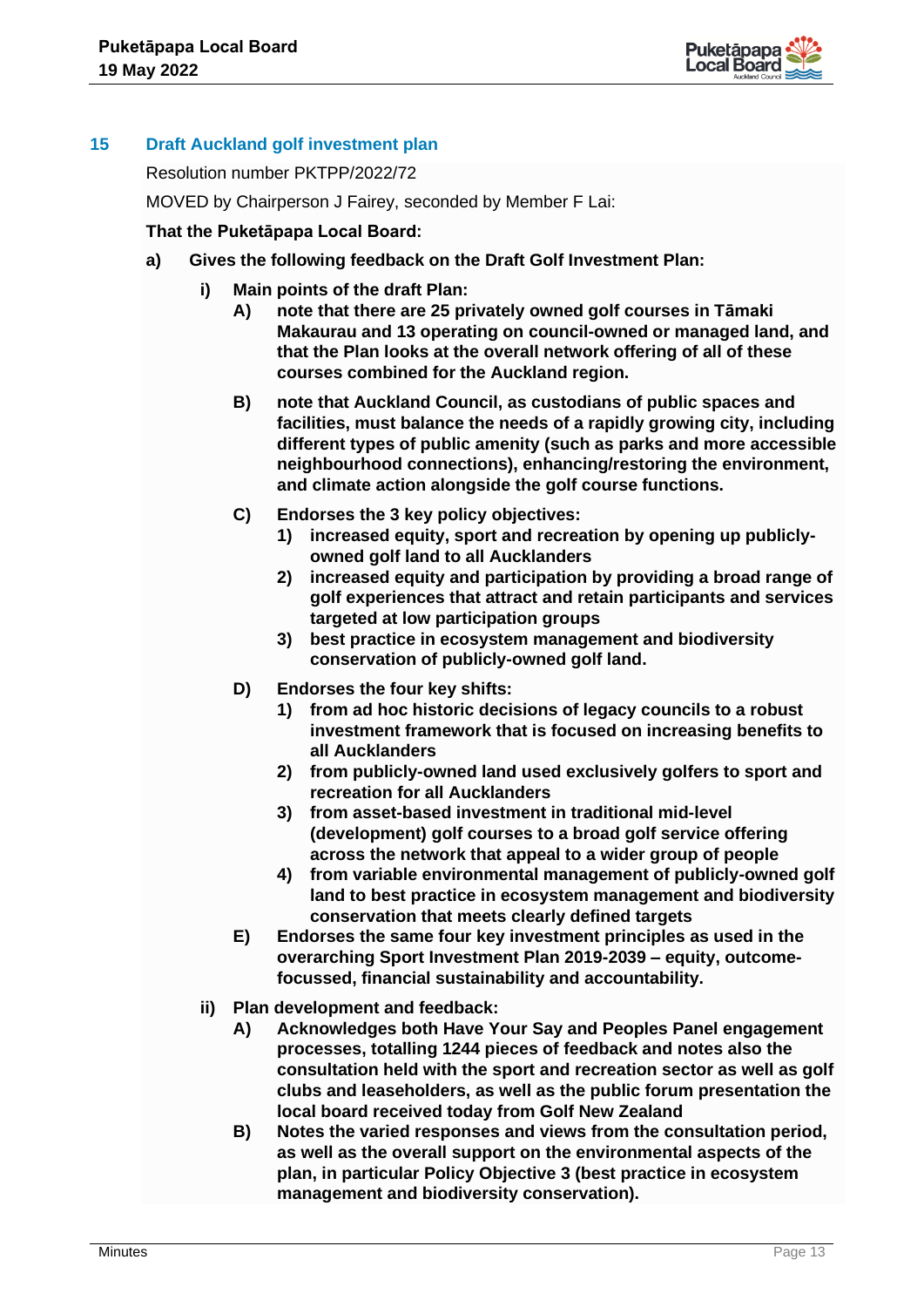

- **C) Requests that concerns from the golf sector about the draft plan not accurately reflecting the current golf situation be resolved when finalising the Investment Plan.**
- **D) Supports updating the final plan with summaries and context for the feedback collected, so that its development is clear and able to usefully inform future decision-making**
- **iii) Decision-making under the draft plan**
	- **A) Note that the decisionmaking framework in the Plan is unclear and could be inconsistent with the allocation of decisions to local boards and local boards' governance responsibility for provision of active recreation activity, community leases and local parks/open space.**
	- **B) Request further clarity on decisionmaking outlined in page 21 of the draft plan with a clear decision tree between the Governing Body and local boards on individual golf courses that are being assessed as part of this draft Plan**
- **iv) Additional feedback on implementation of the plan**
	- **A) note with concern that three of the publicly-owned golf courses have got further away from their environmental targets in recent years, and supports this being addressed urgently**
	- **B) note the high number of courses with leases expired or expiring soon which will require additional resourcing to address in the short term once the Plan is adopted**

# **16 Puketāpapa Local Board business meeting times**

Resolution number PKTPP/2022/73

MOVED by Member E Kumar, seconded by Deputy Chairperson J Turner:

## **That the Puketāpapa Local Board:**

- **a) continue with the status quo of a business meeting start time of 10 am until the end of the 2019-2022 electoral term subject to the COVID-19 Response (Urgent Management Measures) Act 2020 being in place.**
- **b) recommend the scheduling of the Public Forum and Deputations on the business meeting schedule in the early part of the business meeting.**
- **c) thank Selina Powell for her work on this matter.**

**CARRIED**

# **17 Albert-Eden-Puketāpapa Ward Councillors' Updates**

Councillors' unable to attend due to Council commitments.

## **18 Chairperson's Report**

Resolution number PKTPP/2022/74

MOVED by Chairperson J Fairey, seconded by Member E Kumar:

## **That the Puketāpapa Local Board:**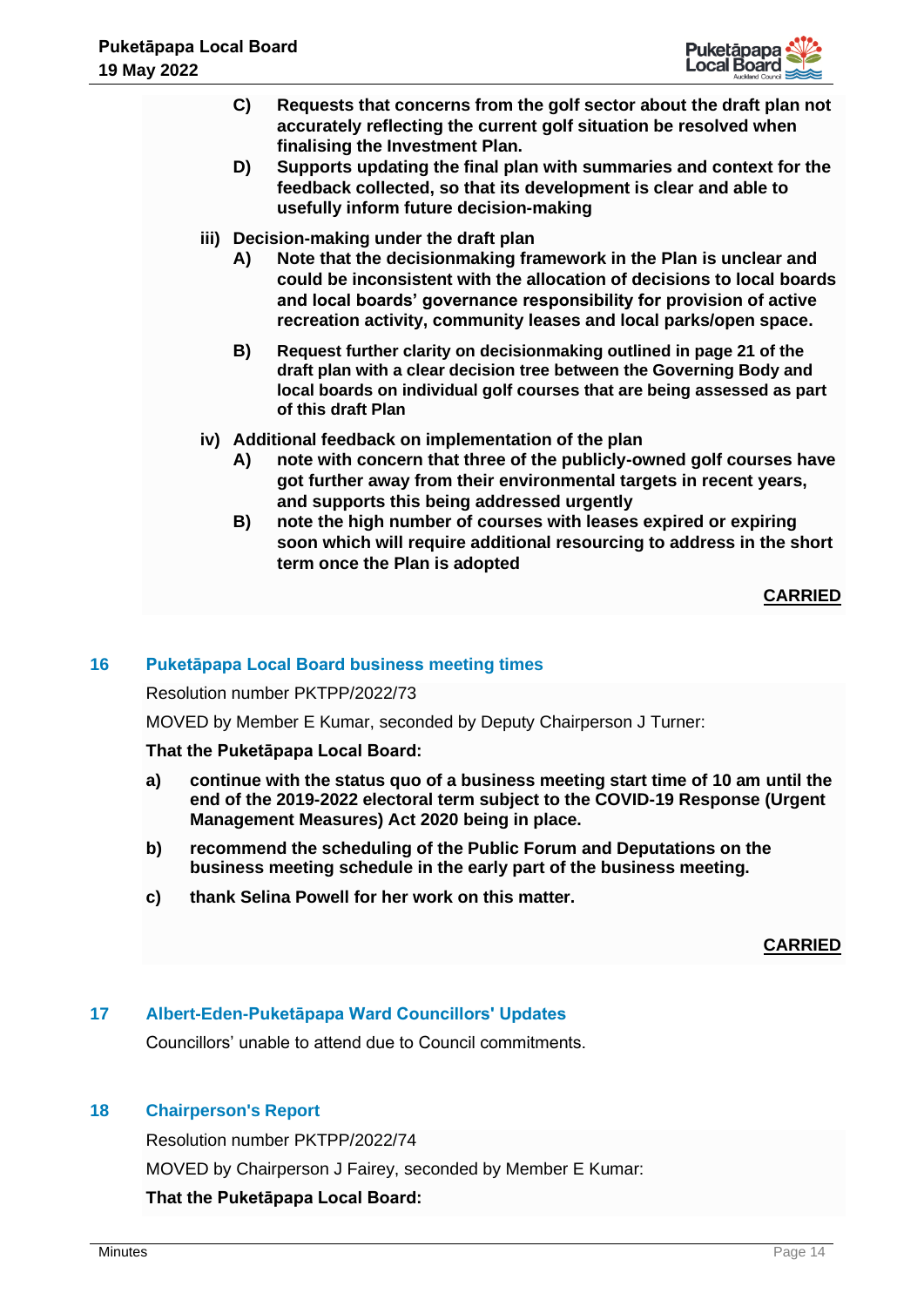

## **a) receive Chair, Julie Fairey's report for April 2022.**

## **CARRIED**

## **19 Board Member Reports**

## **19.1 Ella Kumar**

Resolution number PKTPP/2022/75

MOVED by Member E Kumar, seconded by Chairperson J Fairey:

## **That the Puketāpapa Local Board:**

**a) receive Ella Kumar's member report for the period 03 March – 30 April 2022.**

# **CARRIED**

## **19.2 Fiona Lai**

Resolution number PKTPP/2022/76

MOVED by Member F Lai, seconded by Chairperson J Fairey:

## **That the Puketāpapa Local Board:**

**a) receive Fiona Lai's member report for the period 01 April – 30 April 2022.**

**CARRIED**

## **19.3 Bobby Shen**

Resolution number PKTPP/2022/77

MOVED by Member B Shen, seconded by Chairperson J Fairey:

## **That the Puketāpapa Local Board:**

**a) receive Bobby Shen's member report for the period 01 April – 30 April 2022.**

# **CARRIED**

# **19.4 Jonathan Turner**

Resolution number PKTPP/2022/78

MOVED by Deputy Chairperson J Turner, seconded by Chairperson J Fairey:

## **That the Puketāpapa Local Board:**

**a) receive Jonathan Turner's member report for the period 01 April -30 April 2022.**

**CARRIED**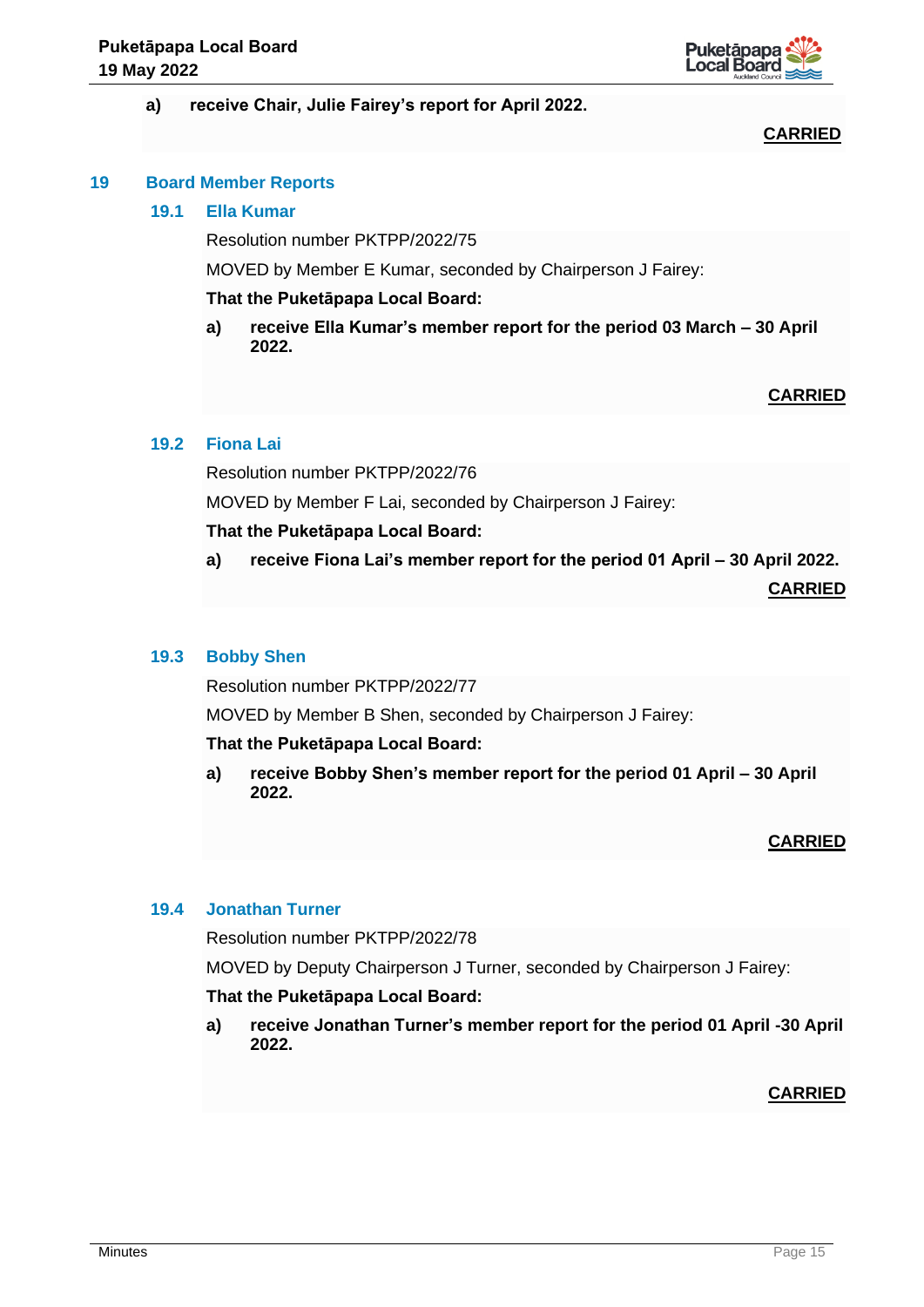

# **20 Record of Puketāpapa Local Board Workshop Notes**

Resolution number PKTPP/2022/79

MOVED by Chairperson J Fairey, seconded by Deputy Chairperson J Turner:

## **That the Puketāpapa Local Board:**

**a) receive the Puketāpapa Local Board workshop notes for: 14 April 2022, 21 April 2022 and 05 May 2022.**

# **CARRIED**

## **21 Governance Forward Work Programme Calendar**

Resolution number PKTPP/2022/80

MOVED by Member E Kumar, seconded by Member B Shen:

## **That the Puketāpapa Local Board:**

**a) receive the governance forward work programme calendar for May 2022.**

**CARRIED**

## **22 Consideration of Extraordinary Items**

There was no consideration of extraordinary items.

11.58 am The Chairperson thanked Members for their attendance and attention to business and declared the meeting closed.

> CONFIRMED AS A TRUE AND CORRECT RECORD AT A MEETING OF THE PUKETĀPAPA LOCAL BOARD HELD ON

**DATE:**.........................................................................

**CHAIRPERSON:**.......................................................